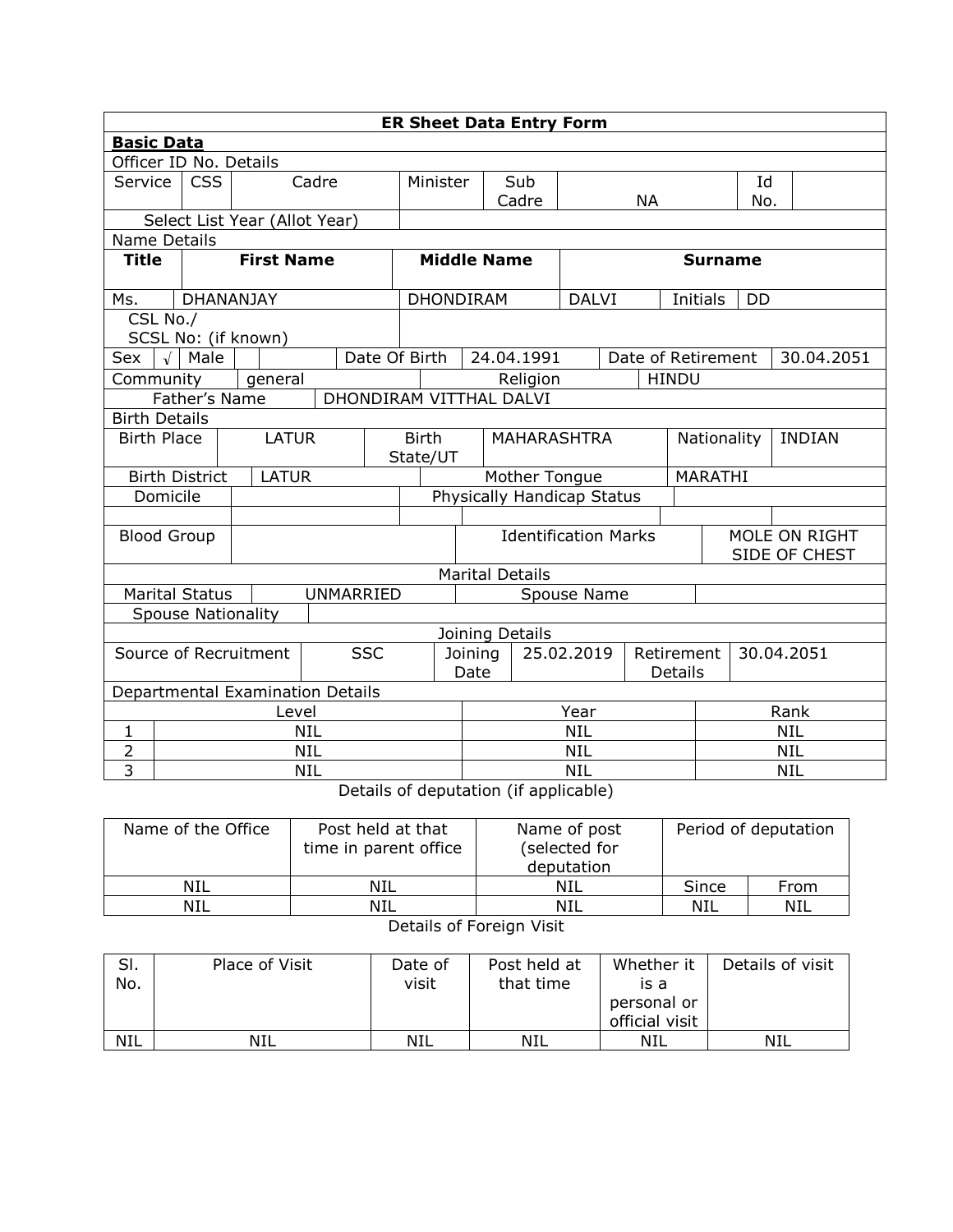|                                                                                               |                 | Transfer/Posting Detail (if applicable) |  |                               |                  |                    |    |                          |                     |                           |        |                                                                                                           |  |
|-----------------------------------------------------------------------------------------------|-----------------|-----------------------------------------|--|-------------------------------|------------------|--------------------|----|--------------------------|---------------------|---------------------------|--------|-----------------------------------------------------------------------------------------------------------|--|
| Place                                                                                         |                 | Period of posting                       |  |                               |                  |                    |    |                          |                     |                           |        |                                                                                                           |  |
|                                                                                               |                 |                                         |  | Since                         |                  |                    |    |                          |                     | From                      |        |                                                                                                           |  |
| <b>NIL</b>                                                                                    |                 | <b>NIL</b><br><b>NIL</b>                |  |                               |                  |                    |    |                          |                     |                           |        |                                                                                                           |  |
| Remarks (if any)                                                                              |                 |                                         |  |                               |                  |                    |    |                          |                     |                           |        |                                                                                                           |  |
| Language known                                                                                |                 |                                         |  |                               |                  |                    |    |                          |                     |                           |        |                                                                                                           |  |
|                                                                                               |                 |                                         |  |                               |                  |                    |    | <b>Read</b>              |                     | <b>Write</b>              |        | <b>Speak</b>                                                                                              |  |
| Indian Language                                                                               |                 |                                         |  | <b>HINDI</b>                  |                  |                    |    | <b>YES</b>               |                     | <b>YES</b>                |        | <b>YES</b>                                                                                                |  |
| Known                                                                                         |                 |                                         |  |                               |                  |                    |    |                          |                     |                           |        |                                                                                                           |  |
|                                                                                               | 2<br>3          |                                         |  | MARATHI                       |                  |                    |    | <b>YES</b><br><b>YES</b> |                     | <b>YES</b>                |        | <b>YES</b>                                                                                                |  |
|                                                                                               |                 |                                         |  | <b>ENGLISH</b>                |                  |                    |    |                          |                     | <b>YES</b>                |        | <b>YES</b>                                                                                                |  |
| Foreign                                                                                       |                 |                                         |  | <b>NIL</b>                    |                  |                    |    | <b>NIL</b>               |                     | <b>NIL</b>                |        | <b>NIL</b>                                                                                                |  |
| Languages 1                                                                                   |                 |                                         |  |                               |                  |                    |    |                          |                     |                           |        |                                                                                                           |  |
| $\overline{2}$                                                                                |                 |                                         |  | <b>NIL</b>                    |                  |                    |    | <b>NIL</b>               |                     | <b>NIL</b>                |        | <b>NIL</b>                                                                                                |  |
| $\overline{3}$                                                                                |                 |                                         |  | <b>NIL</b>                    |                  |                    |    | <b>NIL</b>               |                     | <b>NIL</b>                |        | <b>NIL</b>                                                                                                |  |
|                                                                                               |                 |                                         |  |                               |                  |                    |    |                          |                     |                           |        | Qualification (Use extra photocopy sheets for multi qualifications, experience, training, awards details) |  |
| Qualification                                                                                 |                 |                                         |  |                               |                  | Discipline         |    |                          |                     |                           |        | Specialization 1                                                                                          |  |
| B. Sc.                                                                                        |                 |                                         |  | <b>PHYSICS</b>                |                  |                    |    |                          |                     | <b>PHYSICS</b>            |        |                                                                                                           |  |
|                                                                                               |                 |                                         |  |                               |                  |                    |    |                          |                     |                           |        |                                                                                                           |  |
| Year                                                                                          |                 |                                         |  |                               | Division         |                    |    |                          |                     |                           |        |                                                                                                           |  |
| 2013                                                                                          |                 |                                         |  |                               | FIRST DIVISION   |                    |    |                          |                     |                           |        |                                                                                                           |  |
|                                                                                               |                 |                                         |  |                               |                  |                    |    |                          |                     |                           |        |                                                                                                           |  |
|                                                                                               |                 |                                         |  |                               |                  |                    |    |                          |                     |                           |        |                                                                                                           |  |
| Institution                                                                                   |                 |                                         |  |                               | University       |                    |    |                          | Place               |                           |        | Country                                                                                                   |  |
| <b>MODERN</b>                                                                                 |                 |                                         |  | PUNE UNIVERSITY               |                  |                    |    |                          | <b>PUNE</b>         |                           |        | <b>INDIA</b>                                                                                              |  |
| COLLEGE, PUNE-05                                                                              |                 |                                         |  |                               |                  |                    |    |                          |                     |                           |        |                                                                                                           |  |
|                                                                                               |                 |                                         |  |                               |                  |                    |    |                          |                     |                           |        |                                                                                                           |  |
| <b>Experience</b>                                                                             |                 |                                         |  |                               |                  |                    |    |                          |                     |                           |        |                                                                                                           |  |
|                                                                                               | Type of Posting |                                         |  |                               | <b>TEMPORARY</b> |                    |    |                          |                     |                           |        |                                                                                                           |  |
|                                                                                               |                 |                                         |  |                               |                  |                    |    |                          |                     |                           |        |                                                                                                           |  |
|                                                                                               | Designation     |                                         |  | LABORATORY ASSISTANT - GR. II |                  |                    |    |                          |                     |                           |        |                                                                                                           |  |
|                                                                                               |                 |                                         |  |                               |                  |                    |    |                          |                     |                           |        |                                                                                                           |  |
|                                                                                               | Ministry        |                                         |  | MOWR RD & GR                  |                  |                    |    |                          |                     |                           |        |                                                                                                           |  |
|                                                                                               |                 |                                         |  |                               |                  |                    |    |                          |                     |                           |        |                                                                                                           |  |
|                                                                                               | Office          |                                         |  | <b>CWPRS</b>                  |                  |                    |    |                          |                     |                           |        |                                                                                                           |  |
|                                                                                               |                 |                                         |  |                               |                  |                    |    |                          |                     |                           |        |                                                                                                           |  |
| <b>Experience Subject</b>                                                                     |                 |                                         |  |                               |                  |                    |    |                          |                     | Period of Posting         |        |                                                                                                           |  |
| Major                                                                                         |                 |                                         |  |                               |                  | Minor              |    |                          |                     | To<br>From                |        |                                                                                                           |  |
| Note:-Refer the Annexure to fill above Major, Minor Subjects and below given training subject |                 |                                         |  |                               |                  |                    |    |                          |                     |                           |        |                                                                                                           |  |
| Training                                                                                      |                 |                                         |  |                               |                  |                    |    |                          |                     |                           |        |                                                                                                           |  |
| Training                                                                                      |                 |                                         |  | <b>Training Name</b>          |                  |                    |    |                          |                     | <b>Training Subject</b>   |        |                                                                                                           |  |
| Year                                                                                          |                 |                                         |  |                               |                  |                    |    |                          |                     |                           |        |                                                                                                           |  |
|                                                                                               |                 |                                         |  |                               |                  |                    |    |                          |                     |                           |        |                                                                                                           |  |
|                                                                                               |                 |                                         |  |                               |                  |                    |    |                          | Field Visit Country | Field Visit Place (within |        |                                                                                                           |  |
|                                                                                               |                 |                                         |  |                               |                  |                    |    |                          |                     |                           | India) |                                                                                                           |  |
|                                                                                               |                 |                                         |  |                               |                  |                    |    |                          |                     |                           |        |                                                                                                           |  |
| Sponsoring                                                                                    |                 |                                         |  |                               |                  | Period of Training |    |                          | Duration            | Result                    |        |                                                                                                           |  |
| Authority                                                                                     |                 |                                         |  |                               |                  |                    |    |                          |                     |                           |        |                                                                                                           |  |
|                                                                                               |                 |                                         |  | From                          |                  |                    | To |                          |                     | in Weeks)                 |        | Qualified                                                                                                 |  |